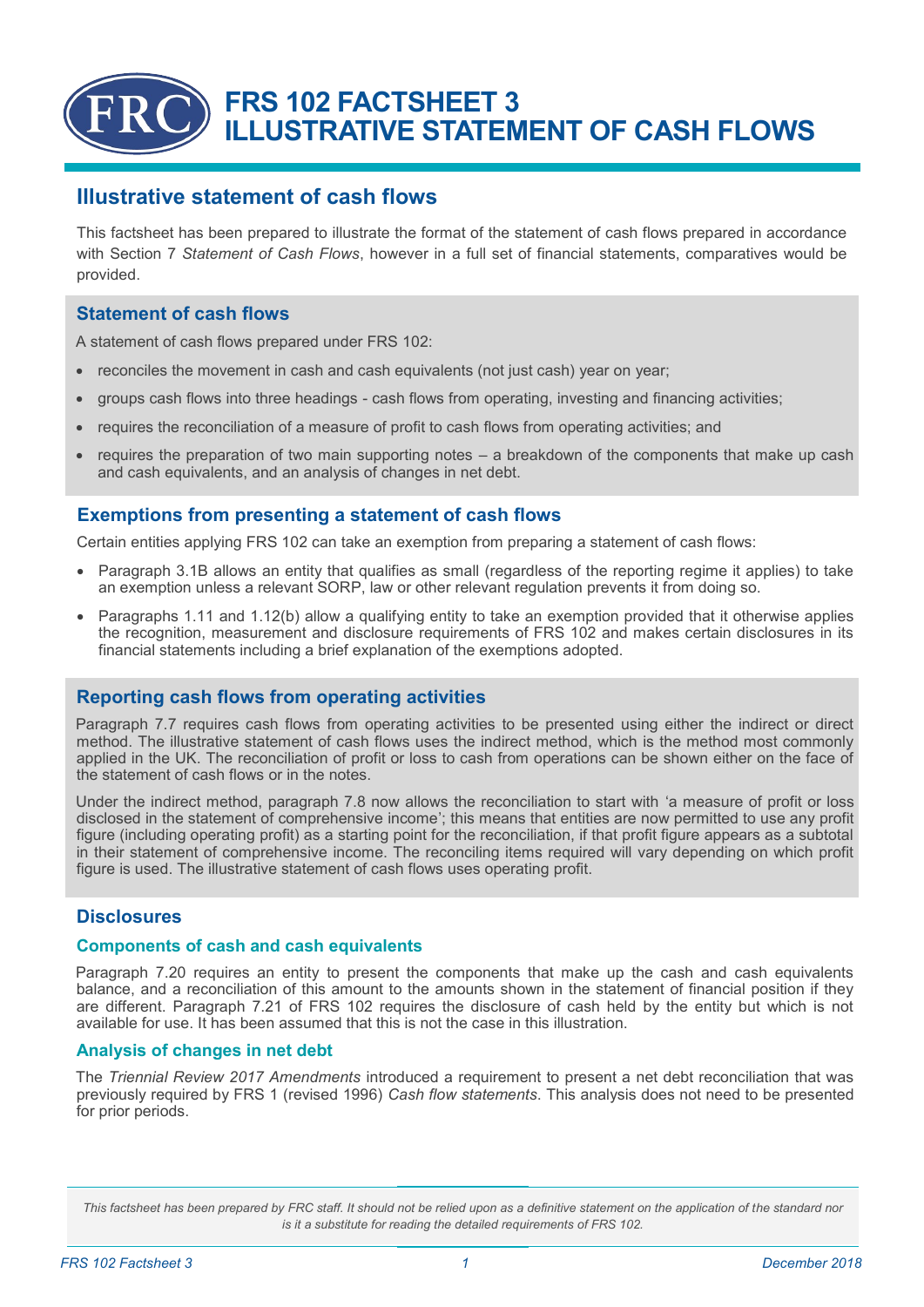## **Illustrative statement of cash flows**

#### **Statement of cash flows**

for the year ended 31 December 20X1

|                                                      |             | <b>20X1</b>   |
|------------------------------------------------------|-------------|---------------|
|                                                      | <b>Note</b> | <b>CU'000</b> |
| <b>Cash flows from operating activities</b>          |             |               |
| Operating profit for the financial year              |             | 6,022         |
| Adjustments for:                                     |             |               |
| Depreciation of property, plant and equipment        |             | 869           |
| Amortisation of intangible assets                    |             | 50            |
| Profit on disposal of property, plant and equipment  |             | (20)          |
| Decrease/(increase) in trade and other receivables   |             | (72)          |
| Decrease/(increase) in inventories                   |             | (194)         |
| Increase/(decrease) in trade payables                |             | 234           |
| Cash from operations                                 |             | 6,889         |
| Income taxes paid                                    |             | (2,922)       |
| <b>Net cash from operating activities</b>            |             | 3,967         |
| <b>Cash flows from investing activities</b>          |             |               |
| Proceeds from sale of equipment                      |             | 42            |
| Purchases of property, plant and equipment           |             | (1,496)       |
| Purchases of intangible assets                       |             | (71)          |
| Interest received <sup>1</sup>                       |             | 15            |
| <b>Net cash from investing activities</b>            |             | (1, 510)      |
| <b>Cash flows from financing activities</b>          |             |               |
| Interest paid <sup>1</sup>                           |             | (12)          |
| Issue of ordinary share capital                      |             | 320           |
| Purchase of non-controlling interest                 |             | (114)         |
| Repayment of borrowings                              |             | (149)         |
| Dividends paid <sup>2</sup>                          |             | (2, 417)      |
| Net cash used in financing activities                |             | (2, 372)      |
| Net increase/(decrease) in cash and cash equivalents |             | 85            |
| Cash and cash equivalents at beginning of year       | (i)         | 530           |
| Cash and cash equivalents at end of year             | (i)         | 615           |

<sup>1</sup> Paragraph 7.15 gives a choice for interest paid and received to be included in operating cash flows or in financing and investing activities respectively.

<sup>2</sup> Paragraph 7.16 gives a choice for dividends paid to be included either in operating activities or financing activities.